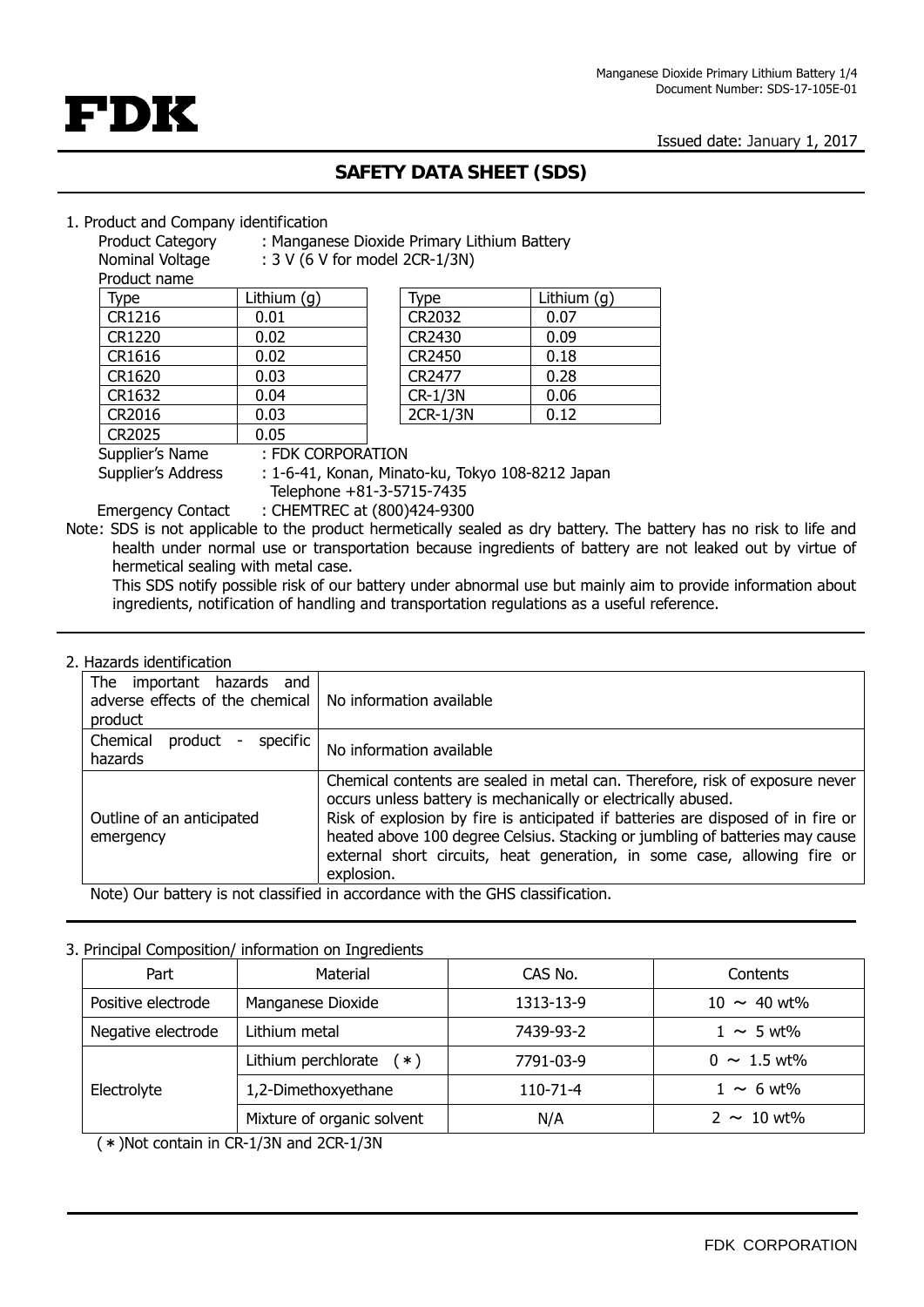#### 4. First-aid measures

| Inhalation   | If ingredient leaked out from inside of a battery and if inhaled it, move to a place<br>where fresh air is provided. Refer for medical attention. |
|--------------|---------------------------------------------------------------------------------------------------------------------------------------------------|
|              |                                                                                                                                                   |
| Skin contact | If ingredient leaked out from inside of a battery and stuck on skin, wash the contact areas                                                       |
|              | off immediately with plenty of water and soap. If appropriate procedures are not taken, this                                                      |
|              | may cause sores on the skin. Refer for medical attention.                                                                                         |
| Eyes contact | If ingredient leaked out from inside of a battery and came into eyes, flush the eyes with                                                         |
|              | plenty of water for at least 15 minutes immediately without rubbing. Take a medical                                                               |
|              | treatment. If appropriate procedures are not taken, this may cause an eye irritation.                                                             |
| Swallowing   | In case of swallowing of battery, immediately refer for medical attention.                                                                        |
|              |                                                                                                                                                   |

#### 5. Fire-fighting measures

Fire extinguishing agent:

Dry chemical, alcohol-resistant foam, powder, atomized water, carbon dioxide and dry sand are effective. Extinguishing method:

Escape batteries to safe place prevent from ignition by spreading fire.

Because packaging material of battery is paper, use water extinguisher, CO2 extinguisher or powder extinguisher as normal extinguisher.

Since vapor, generated from burning batteries may make eyes, nose and throat irritate, be sure to extinguish the fire on the windward side. Wear the respiratory protection equipment in some cases.

## 6. Accidental release measures

Chemical contents are sealed in metal can. But if the battery is mechanically or electrically abused, contents may leak out. In such case, take action as showing below.

Personal precautions: Temporary inhalation of odor and attaching of electrolyte to skin does not cause serious health hazard. Be sure the ventilation and washing out of electrolyte quickly.

Environmental precautions: Clean up it quickly. Specific environmental precaution is not necessary. Method and materials for containment and methods and materials for cleaning up: Contain and collect spillage and place in container for disposal according to local regulations.

#### 7. Handling and storing

| Handling | Do not short-circuit, disassemble, deform, heat or incinerate.<br>Do not pile up or mingle batteries with each other.<br>Do not place battery on metal case, metal plate or antistatic material.<br>In case of multi cell application, replace all batteries to new at once when replacing used<br>batteries.                                                                                                                                                                                                   |
|----------|-----------------------------------------------------------------------------------------------------------------------------------------------------------------------------------------------------------------------------------------------------------------------------------------------------------------------------------------------------------------------------------------------------------------------------------------------------------------------------------------------------------------|
| Storage  | Be sure to store batteries in well-ventilated, dry and cool conditions.<br>Keep away from water, rain, snow, frost or dew condensation.<br>Do not store batteries near source of heat or nozzle of hot air.<br>Do not store batteries in direct sunshine.<br>Take care not to get wet packing by dew condensation when packing is removed from cold to<br>warm and humid condition.<br>Enough number of fire fighting apparatuses should be installed in warehouse.<br>Keep batteries out of reach of children. |

8. Exposure controls and personal protection

There is no need of personal protective equipment on regular handling and storage. In the event, however, a large amount of electrolyte should be released by mechanical or electrical abuse, use the protections as shown below. Respiratory protection : Mask (with a filter preferably) Hand protection : Synthetic rubber gloves Eye protection : Goggles or glasses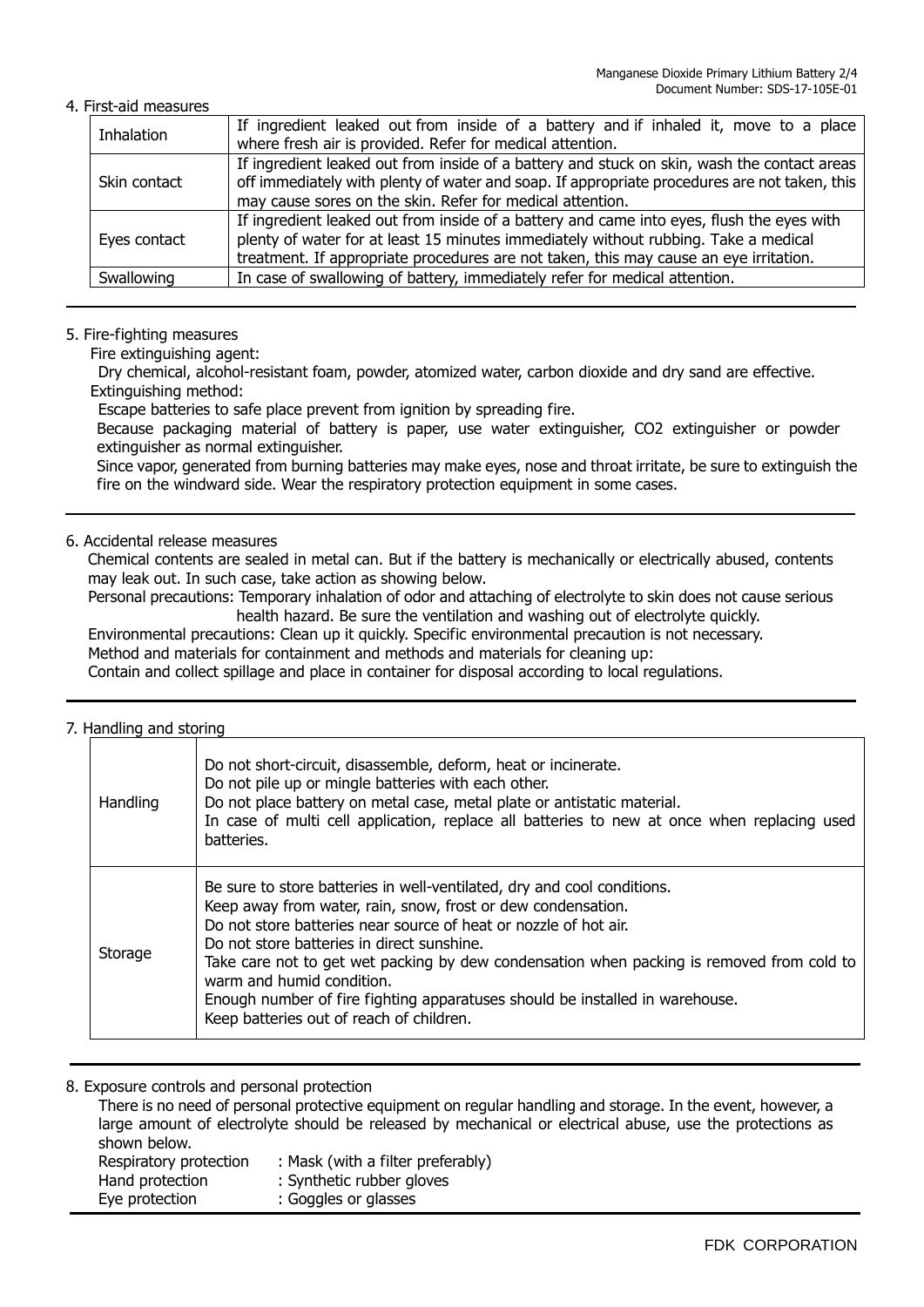## 9. Physical and chemical properties

State : Solid

Shape : Coin-type

#### 10. Stability and reactivity

Stability: Stable on regular handling

Conditions to avoid: External short circuit of battery, deformation by crush, exposure at high temperature of more than 100 degree C (may cause heat generation and ignition), direct sunlight, high humidity

Materials to avoid: Substances that cause short circuit.

#### 11. Toxicological information

Since chemicals are contained in a sealed can, there are no hazards.

#### 12. Ecological information

| Persistence and degradability | No information available |
|-------------------------------|--------------------------|
| Mobility in soil              | No information available |

#### 13. Disposal considerations

Dispose of batteries in accordance with applicable federal, state and local regulations.

For safety precaution, battery should be insulated in proper manner; covering both terminals by tape, wrapping of battery in insulative bag or packing battery in original package is recommended in order to prevent ignition or explosion due to short-circuit.

#### 14. Transportation Information

 Lithium metal cells and batteries are classified as Class 9 Dangerous Goods in the United Nations Recommendation, and given UN numbers as shown in the below table. In case of transport of lithium metal cells and batteries, compliance with all the relevant UN regulations in addition to the requirements of United Nations Recommendation is required.

Our battery (listed on section 1) and its shipping package complies with the requirement of UN Manual of Test and Criteria, Part III, subsection 38.3 as well as the requirements described below, so it is permitted to transport.

#### $\leq$ Air Transport $>$

Our battery is applicable to IATA Dangerous Goods Regulations (IATA-DGR) Packing Instruction 968 section II because it corresponds to the cell (or battery) -lithium content is less than 0.3g. Our battery and its shipping package is permitted to transport as Exempted Dangerous Goods when it complies with all requirements of the transport conditions for Section II. However, the number of packages to transport per one air way bill will be restricted to one package only, and the transportation will be permitted by cargo aircraft only.

In the case of transporting our cells or batteries packed with or contained in equipment, such cells or batteries are permitted for carriage on passenger aircraft.

#### <Sea Transport>

 Our battery is applicable to the International Maritime Dangerous Goods Code (IMDG-Code) Special provision 188 because it corresponds to either case that the cell – lithium content is less than 1g or the battery – lithium content is less than 2g, so it is permitted to transport as Exempted Dangerous Goods when it complies with all requirements of the transport conditions.

| UN No. | Packing Instruction | Proper Shipping Name/Description               |
|--------|---------------------|------------------------------------------------|
| 3090   | 968                 | Lithium metal batteries                        |
| 3091   | 969                 | Lithium metal batteries packed with equipment  |
| 3091   | 970                 | Lithium metal batteries contained in equipment |